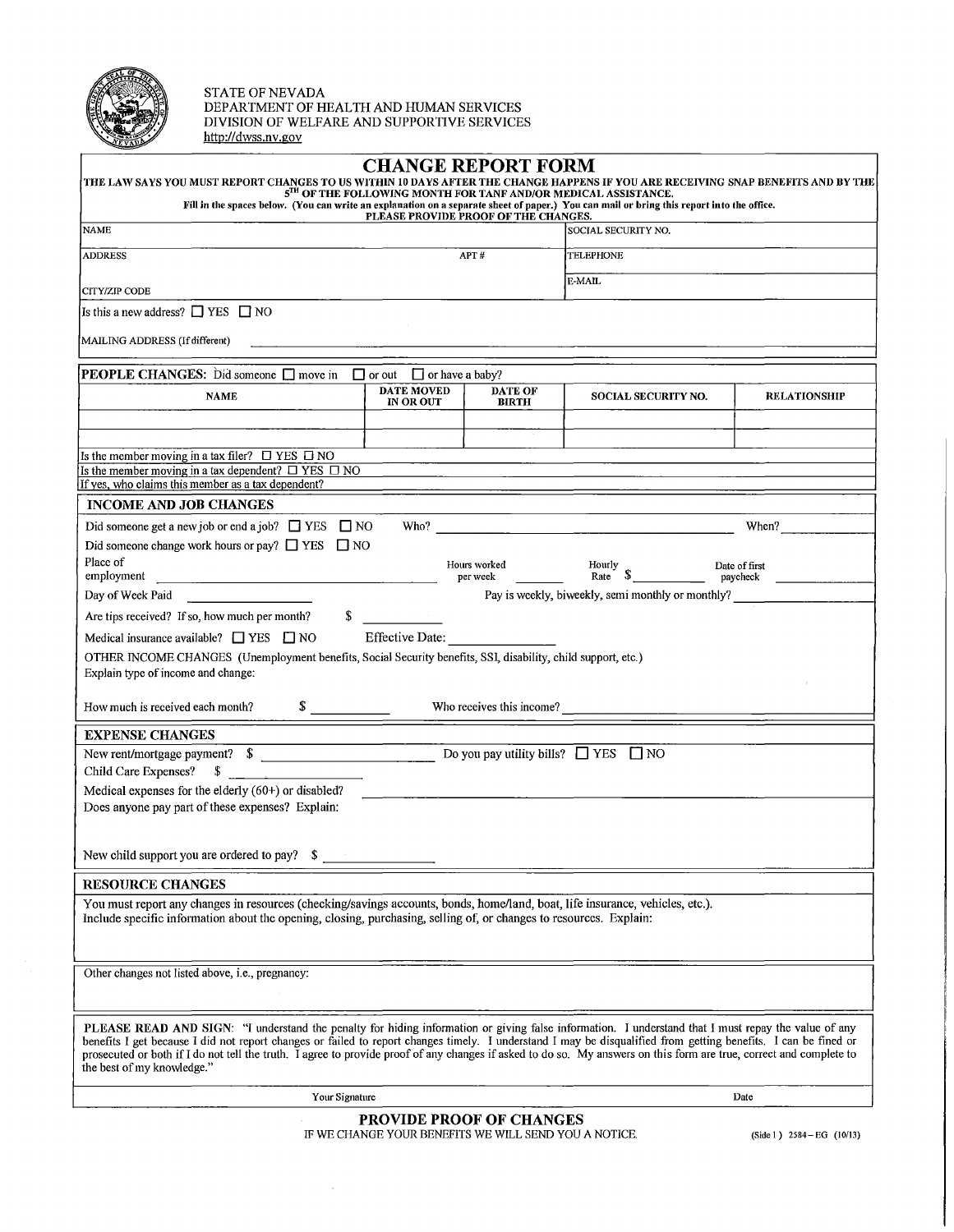$z \rightarrow \infty$ 

(Side 2) 2584-EG (10/13)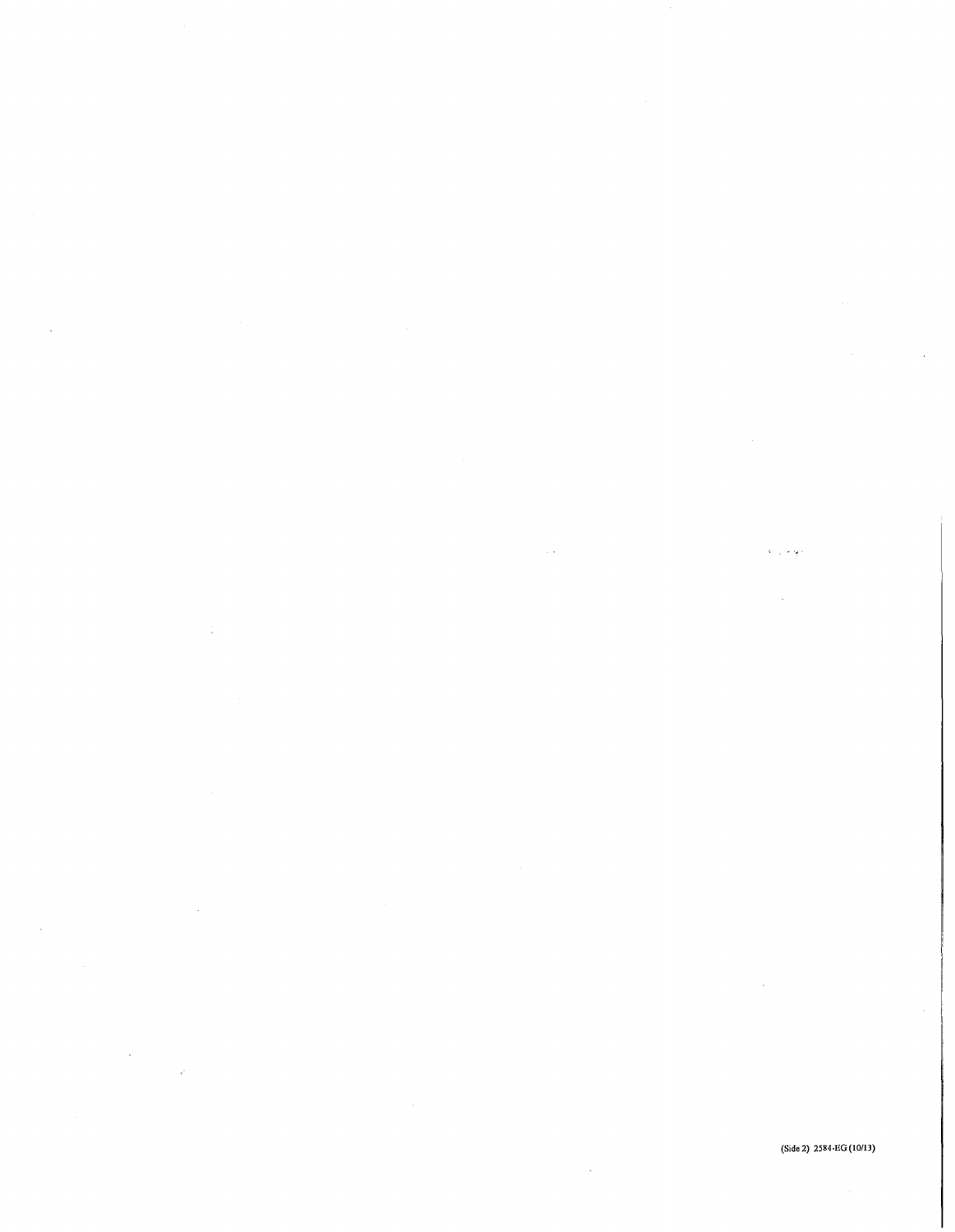

## SECRETARY OF STATE BARBARA K. CEGAVSKE STATE OF NEVADA VOTER REGISTRATION APPLICATION

BOX 3 - NAME Please write your name exactly as it appears on the Nevada driver's license, ID card, or Social Security card referenced in Box 8. If you do not have any of these forms of identification, please see the instructions for Box 8.

BOX 4 - HOME ADDRESS Your home address is the street address assigned to the location at which you actually reside. If you reside at a location that has not been assigned a street address, a description of the location at which you actually reside must be provided. A P.O. Box cannot be listed as a home address.

BOX 8 - IDENTIFICATION REQUIREMENTS Federal and state law require you to provide your NV driver's license or NV ID number. If you do not have either, you must provide the last 4 digits of your social security number (SSN). If you do not have any of these three forms of identification, please contact your County Clerk/Registrar after you have completed and returned this form.

BOX 11 - PARTY REGISTRATION Mark your choice of a qualified party, "Nonpartisan" or "Other." If you mark "Other," you may print the name of an unlisted political party. If you register with a minor political party or as a nonpartisan, you will receive a nonpartisan ballot for the Primary Election.

BOX 14 - ASSISTING IN THE COMPLETION OF THIS FORM If you are assisting a person to register to vote, you must complete Box 14. FAILURE TO DO SO IS A FELONY.

- 
- 
- **DEADLINES FOR SUBMITTING APPLICATION**<br>
★ By Mail—postmarked by Saturday, 31 days before an Election.<br>
★ In Person at DMV—by Saturday, 31 days before an Election.<br>
★ Online—by Tuesday, 21 days before an Election.<br>
★ In Pe
- before an Election (for Municipal Elections, in person at City Clerk's).<br>← For Special/Recall Elections—contact your County Clerk or Registrar
- For Special/Recall Elections-contact your County Clerk or Registrar.

NOTICE You are urged to return your application to register to vote to the County Clerk/Registrar in person or by mail. If you choose to give your completed application to another person to return to the County Clerk/Registrar on your behalf, and the person fails to deliver the application to the County Clerk/Registrar, you will not be registered to vote. Please retain the duplicate copy or receipt from your application to register to vote.

INTERESTED IN BEING A POLL WORKER? Please contact your local County Clerk or Registrar's Office. See Reverse.

## $\overline{-}$  CHECK THIS BOX TO RECEIVE A SAMPLE BALLOT IN LARGER TYPE

|                                                                                                                                       | <b>USE BLACK INK - PLEASE PRINT CLEARLY</b>                                                                                                                                                                                                                                                                                                                                                                                          |                                                                                                                                                                                                                                                                                                                                                                                                                                                                                                                                                                                                          |                                                 | <b>WARNING: GIVING FALSE INFORMATION IS A FELONY</b><br>AND INCLUDES A CIVIL PENALTY OF UP TO \$20,000. |                                                                                                                                                                                                               |  |  |  |
|---------------------------------------------------------------------------------------------------------------------------------------|--------------------------------------------------------------------------------------------------------------------------------------------------------------------------------------------------------------------------------------------------------------------------------------------------------------------------------------------------------------------------------------------------------------------------------------|----------------------------------------------------------------------------------------------------------------------------------------------------------------------------------------------------------------------------------------------------------------------------------------------------------------------------------------------------------------------------------------------------------------------------------------------------------------------------------------------------------------------------------------------------------------------------------------------------------|-------------------------------------------------|---------------------------------------------------------------------------------------------------------|---------------------------------------------------------------------------------------------------------------------------------------------------------------------------------------------------------------|--|--|--|
| ж                                                                                                                                     | Are you a citizen of the United States of America?<br>Will you be 18 years of age or over on or before Election Day?<br>If you checked "no" in response to either of these questions, do not<br>complete this form.                                                                                                                                                                                                                  |                                                                                                                                                                                                                                                                                                                                                                                                                                                                                                                                                                                                          | <b>Yes</b><br>No<br>Yes $\Box$ No               | Check boxes that apply and complete items 3-14<br>  New Registration<br>$\Box$ Name Change              | Party Affiliation Change<br>$\Box$ Address Change                                                                                                                                                             |  |  |  |
| 图案                                                                                                                                    | Last Name (Only)                                                                                                                                                                                                                                                                                                                                                                                                                     | First Name (Only)                                                                                                                                                                                                                                                                                                                                                                                                                                                                                                                                                                                        |                                                 | Middle Name (Only)                                                                                      | Jr. Sr. 11 111 TV                                                                                                                                                                                             |  |  |  |
| 48                                                                                                                                    | Home Street Address (No P.O. Box/Business Address. See Instructions.) Apt. #<br>City<br>State<br><b>Zip Code</b>                                                                                                                                                                                                                                                                                                                     |                                                                                                                                                                                                                                                                                                                                                                                                                                                                                                                                                                                                          |                                                 |                                                                                                         |                                                                                                                                                                                                               |  |  |  |
| U)                                                                                                                                    | Mailing Address--- If different from above. (P.O. Box or Mail Service Address)<br>Birth Date (M/D/YR)<br>Place of Birth (State or Country)<br>66.                                                                                                                                                                                                                                                                                    |                                                                                                                                                                                                                                                                                                                                                                                                                                                                                                                                                                                                          |                                                 |                                                                                                         |                                                                                                                                                                                                               |  |  |  |
| 88 A                                                                                                                                  | NV Driver's License No./NV ID Card No./Last 4 of SSN                                                                                                                                                                                                                                                                                                                                                                                 | 89.                                                                                                                                                                                                                                                                                                                                                                                                                                                                                                                                                                                                      | Telephone No. (Opt.)                            | E-mail Address (Opt.)<br>$\blacksquare$ 10 $\blacksquare$                                               |                                                                                                                                                                                                               |  |  |  |
| 118                                                                                                                                   | Party Registration-Check Only One Box<br>$\Box$ Democratic Party<br>$\Box$ Independent American Party<br>$\Box$ Libertarian Party                                                                                                                                                                                                                                                                                                    | "I swear or affirm • I am a U.S. citizen • I will be at least 18 years old by the date of the next election<br>12.<br>. I will have continuously resided in Nevada at least 30 days in my county and at least 10 days in my<br>precinct before the next election • The present address listed herein is my sole legal place of residence<br>and I claim no other place as my legal residence • I am not laboring under any felony conviction or<br>other loss of civil rights that would make it unlawful for me to vote. I declare under penalty of periury<br>that the foregoing is true and correct." |                                                 |                                                                                                         |                                                                                                                                                                                                               |  |  |  |
|                                                                                                                                       | $\Box$ Nonpartisan (no party affiliation)<br>□ Republican Party<br>I   Other Party - Write In Below                                                                                                                                                                                                                                                                                                                                  |                                                                                                                                                                                                                                                                                                                                                                                                                                                                                                                                                                                                          | SIGNATURE OF APPLICANT (REQUIRED) \             |                                                                                                         | DATE (REQUIRED) ↓<br><b>MM</b> / DD / YYYY                                                                                                                                                                    |  |  |  |
| 131<br>14%                                                                                                                            | Your name and residence address where you were last registered to vote. (Name Used, Street, Apt. #, City, State & Zip Code of Former Residence)<br>Important! If you are assisting a person to register to vote and you are not a field registrar appointed by a County Clerk/Registrar or an employee of a voter<br>registration agency, you MUST complete the following. Your signature is required. Failure to do so is a felony. |                                                                                                                                                                                                                                                                                                                                                                                                                                                                                                                                                                                                          |                                                 |                                                                                                         |                                                                                                                                                                                                               |  |  |  |
|                                                                                                                                       | Name                                                                                                                                                                                                                                                                                                                                                                                                                                 | <b>Mailing Address</b><br>City/State/Zip Code                                                                                                                                                                                                                                                                                                                                                                                                                                                                                                                                                            |                                                 |                                                                                                         | Signature                                                                                                                                                                                                     |  |  |  |
|                                                                                                                                       | DATE STAMP                                                                                                                                                                                                                                                                                                                                                                                                                           | VALIDATING AGENCY USE ONLY. DO NOT WRITE IN THE SHADED AREA BELOW.<br><b>O AGENCY</b><br><b>D FIELD REGISTRAR</b><br><b>D MAIL</b><br><b>D OTHER</b>                                                                                                                                                                                                                                                                                                                                                                                                                                                     | CANCELLED<br><b>INACTIVE</b><br><b>PRECINCT</b> | <b>APPLICATION NO. HA</b><br><b>RECEIVED BY:</b>                                                        |                                                                                                                                                                                                               |  |  |  |
|                                                                                                                                       | ↑ Detach Here ↑                                                                                                                                                                                                                                                                                                                                                                                                                      |                                                                                                                                                                                                                                                                                                                                                                                                                                                                                                                                                                                                          | <b>1</b> Detach Here 1                          |                                                                                                         | t Detach Here t                                                                                                                                                                                               |  |  |  |
| NAME OF PERSON RETAINING<br>THIS APPLICATION<br>(AGENCY STAMP OR NAME OF AGENT, ELECTION<br>OFFICIAL OR PERSON RETAINING APPLICATION) |                                                                                                                                                                                                                                                                                                                                                                                                                                      | <b>ELECTION OFFICIAL OR AGENCY</b><br>Contact Information, Address, Telephone, Fax                                                                                                                                                                                                                                                                                                                                                                                                                                                                                                                       |                                                 |                                                                                                         | <b>VOTER APPLICATION RECEIPT</b><br>(Please Retain Receipt)<br>If you do not receive a Nevada Voter Registration<br>Card in the mail within 10 days, please call or visit<br>your County Election Department. |  |  |  |
|                                                                                                                                       | PRINT NAME OF PERSON RETAINING FORM                                                                                                                                                                                                                                                                                                                                                                                                  |                                                                                                                                                                                                                                                                                                                                                                                                                                                                                                                                                                                                          |                                                 | APPLICATION NO. HA                                                                                      |                                                                                                                                                                                                               |  |  |  |

Application No. **HA**